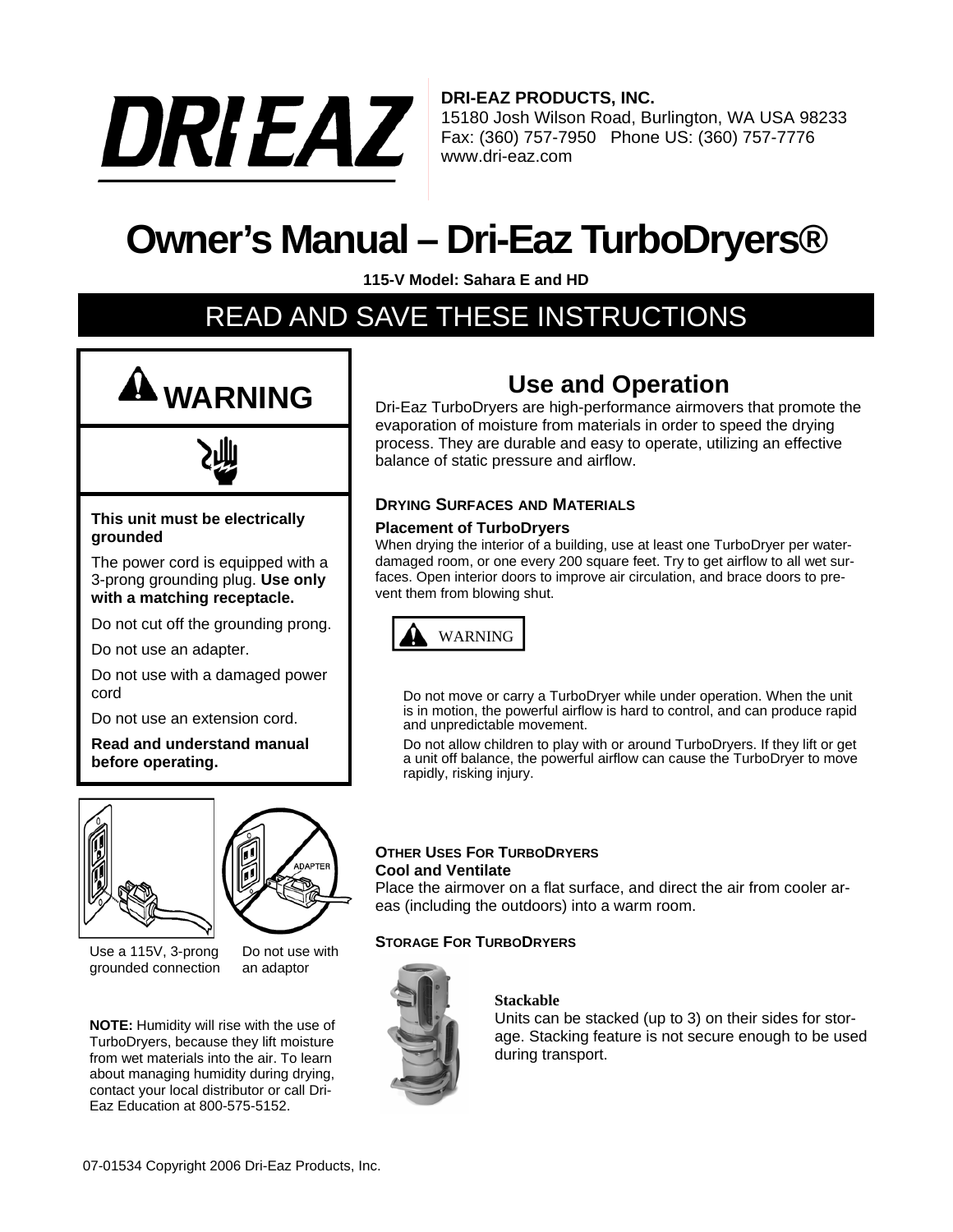## READ AND SAVE THESE INSTRUCTIONS





### **ELECTRIC SHOCK HAZARD**

#### **Keep motor and electrical parts dry.**

Do not operate in standing water.

Do not expose to rain, water or snow.

Do not get the exterior, motor or wiring wet.

Do not clean with wet objects, i.e., power washers, soap and water, etc.

If motor or electrical parts become wet, allow them to dry completely before using.

**Read and understand manual before operating**.





#### **FIRE HAZARD**

**Keep air intakes clear.** Reduced airflow can cause motor to overheat.

Clean any lint or other material from the screens before each use.

Do not operate near draperies or other material that could block the air intakes.

Clean dust and dirt from motor using a vacuum or compressed air.

Do not use or store where flammable vapors like gasoline, solvents, or thinners are present.

Do not use near open flames, or heat sources.

**Read and understand manual before operating**.



## **WARNING**

Always disconnect the TurboDryer from its power source before performing any maintenance or cleaning.

### **Preventive Maintenance**

Routine maintenance can significantly increase the life of your TurboDryer. It also promotes efficient operation. The applications and amount of use by owners vary, so the recommendations listed below are for average-to high-volume use in water damage. Constant operation or use in other environments may require additional maintenance. Contact Dri-Eaz for more information.

NOTE: Do not oil motor bearings; they are permanently oiled.

#### **BEFORE EACH USE:**

- Inspect power cord for cuts, fraying or damage; do not use if damaged.
- Remove lint or obstructions from the grills using a vacuum or compressed air.
- Inspect exterior components (switch, knob, etc.) for damage.

#### **QUARTERLY (OR AS NEEDED):**

- Clean the exterior with a household all-purpose spray cleaner. Spray the rag, then apply to the surface.
- To renew shine on the plastic, use a vinyl cleaner.
- Remove grill and blower, then blow off internal components with compressed air.

#### **ANNUALLY:**

Inspect components and internal wiring for discoloration, loose connections, or fraying.

#### **ABOUT MICROBAN® ANTIMICROBIAL PROTECTION:**

MICROBAN® antimicrobial protection is built into products during the manufacturing process, giving you antimicrobial protection that lasts for the life of the product. MICROBAN antimicrobial protection inhibits the growth of bacteria, mold and mildew that can cause stains, odors and product deterioration. The continuous antimicrobial cleaning action makes products easier to cleanse and keeps dirt and other buildup away between cleanings. Normal cleaning practices should still be followed as described above.

#### **APPLYING YOUR UNIQUE ADHESIVE LABEL:**

- Locate the smooth area on the front side of the rotomolded housing.
- Clean the area with a standard household cleaner.
- Once dry, apply a durable label using heavy-duty adhesive.



07-01534 Copyright 2006 Dri-Eaz Products, Inc.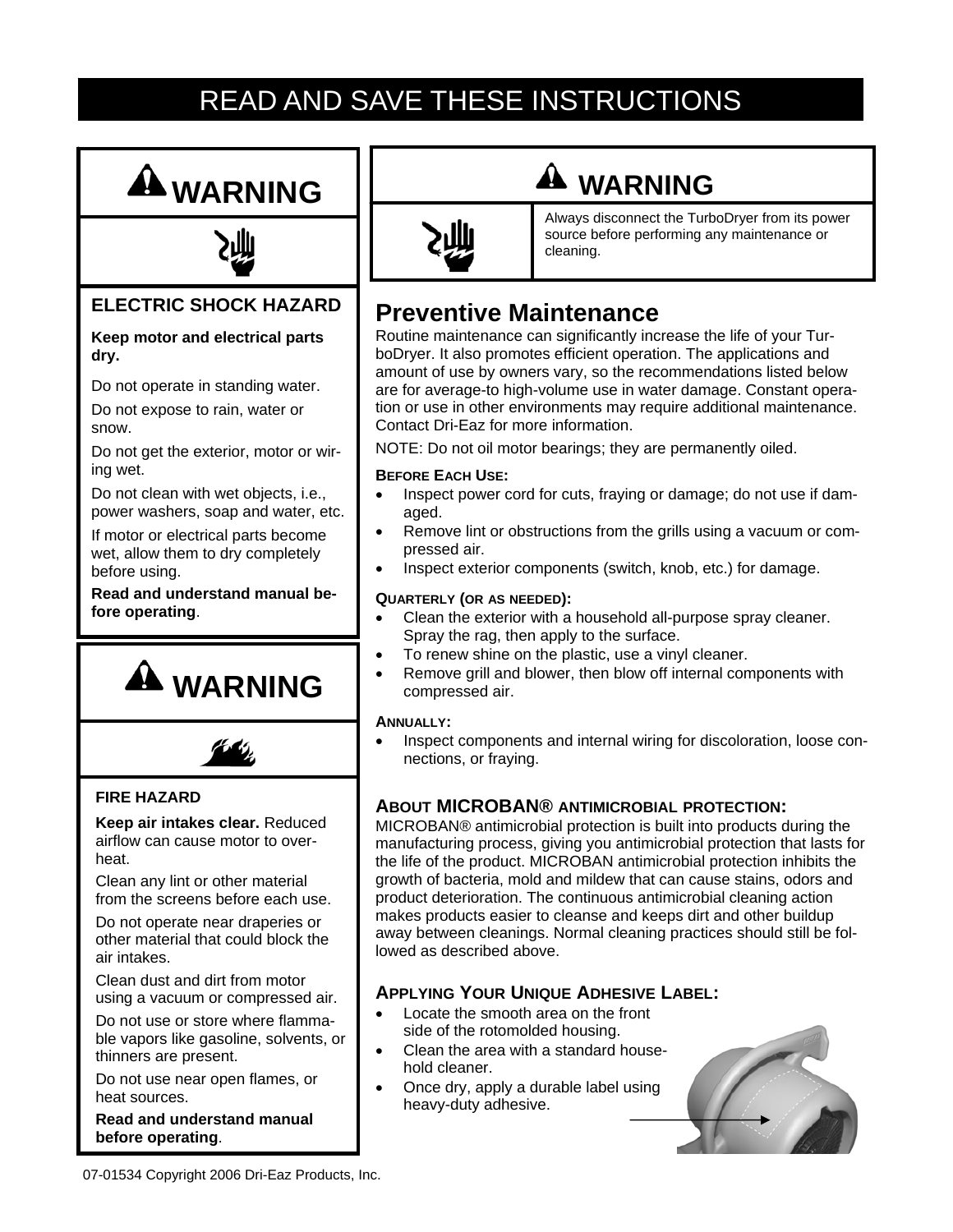

**5** 

Important Safety Instructions: Always disconnect the TurboDryer from its power source before performing any maintenance or cleaning.

#### **TO CLEAN INTERIOR (AS NEEDED):**

#### **To remove grill and blower wheel:**

- 1. Use a Phillips #2 screwdriver to remove 2 screws.
- 2. Remove inlet grill.
- 3. Loosen the blower wheel shaft nut (3/8" socket driver). Note the backstop for ensuring alignment when replacing wheel.
- 4. Pull the blower wheel out of the unit.









Rotate the unit onto its side so that the controls are facing up.

- 5. Unscrew 2 screws securing cord guard (#2 Phillips screwdriver).
- 6. Remove cord guard.
- 7. Remove 4 motor mount bolts with 3/8" nutdriver.
- 8. Pull motor assembly out of the housing.









#### **To reassemble unit:**

Follow the steps above in reverse order (starting with #9).

**Note:** Before tightening shaft nut on wheel, ensure that bolt is aligned with flat spot on shaft (see photo A).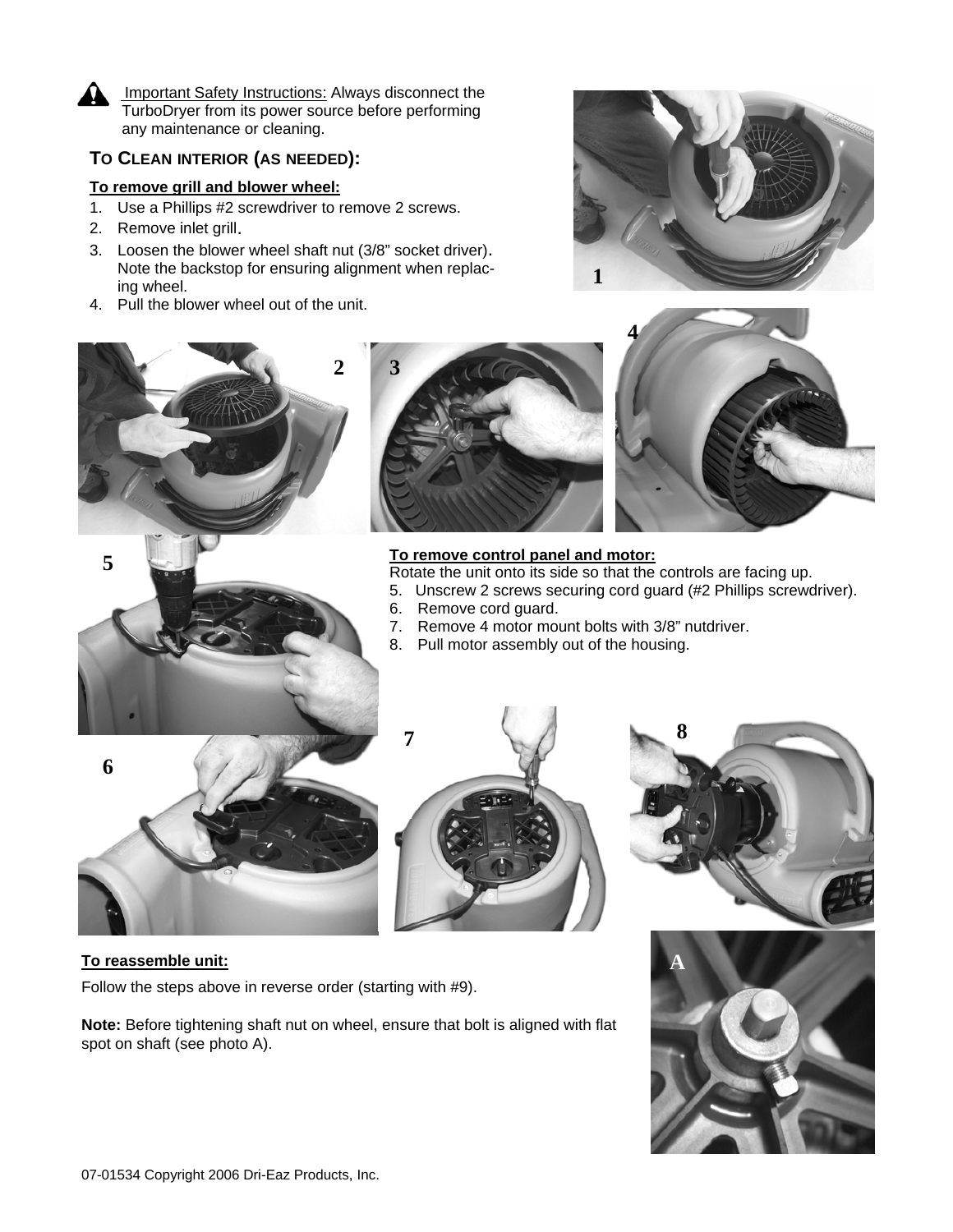### **Model Specifications**



**Sahara E**



| Height                         | 18.8" (48 cm) | <b>Speeds</b>                 | One                               | Weight                                   | 24 lbs (11 KG)                         |
|--------------------------------|---------------|-------------------------------|-----------------------------------|------------------------------------------|----------------------------------------|
| Width                          | 17.0" (43 cm) | <b>Switch Type</b>            | Rotary                            | <b>Positions</b>                         | $3(0^{\circ}, 45^{\circ}, 90^{\circ})$ |
| <b>Depth</b>                   | 18.4" (47 cm) | <b>Rated Airflow</b>          | 2250 CFM<br>3823 CMH              | <b>Carpet</b><br><b>Clamp</b>            | Available as<br>accessory              |
| <b>Static</b><br>Pres-<br>sure | 1.3" (3.3 cm) | <b>Tested Airflow</b>         | 975 CFM<br>1653 CMH               | <b>Circuit</b><br><b>Protec-</b><br>tion | None                                   |
| <b>Motor</b>                   | $0.25$ HP     | Overheating<br><b>Cutoffs</b> | Dual Thermal<br><b>Protectors</b> | <b>Safety</b><br><b>Marks</b>            | UL, C-UL                               |
| <b>Power</b>                   | 7.7 amps      | <b>Cord Length</b>            | 15 ft. (4.6 m)                    | <b>Housing</b>                           | Polyethylene                           |

| <b>Height</b>                  | 18.8" (48 cm)  | <b>Speeds</b>                 | Three                             | Weight                                   | 36 lbs (26 KG)                         |
|--------------------------------|----------------|-------------------------------|-----------------------------------|------------------------------------------|----------------------------------------|
| Width                          | 17.0" (43 cm)  | <b>Switch Type</b>            | Rotary                            | <b>Positions</b>                         | $3(0^{\circ}, 45^{\circ}, 90^{\circ})$ |
| Depth                          | 18.3" (47 cm)  | <b>Rated Airflow</b>          | 3500 CFM<br>5947 CMH              | Carpet<br>Clamp                          | Available as<br>accessory              |
| <b>Static</b><br>Pres-<br>sure | 2.89" (7,3 cm) | <b>Tested Airflow</b>         | 1560 CFM<br>2645 CMH              | <b>Circuit</b><br><b>Protec-</b><br>tion | None                                   |
| <b>Motor</b>                   | 1 HP           | Overheating<br><b>Cutoffs</b> | Dual Thermal<br><b>Protectors</b> | <b>Safety</b><br><b>Marks</b>            | UL, C-UL                               |
| <b>Power</b>                   | $10.4$ amps    | <b>Cord Length</b>            | 25 ft. (7.6 m)                    | <b>Housing</b>                           | Polyethylene                           |

### **Troubleshooting**

For any problems not listed below, call your local distributor or contact our Service Department toll free at 888-867-3235.

| <b>PROBLEM</b>                 | <b>CAUSE</b>                  | <b>SOLUTION</b>                                          |
|--------------------------------|-------------------------------|----------------------------------------------------------|
| Unit does not operate          | No power to machine           | Plug in the unit; check circuit breaker or fuse          |
|                                | Switch not turned on          | Turn on switch                                           |
|                                | <b>Blower wheel jammed</b>    | Remove material jamming wheel                            |
|                                | Intake or exhaust blocked     | Turn machine off and allow to cool, then remove blockage |
| Unit vibrates exces-<br>sively | Accumulation of soil on wheel | Clean blower wheel                                       |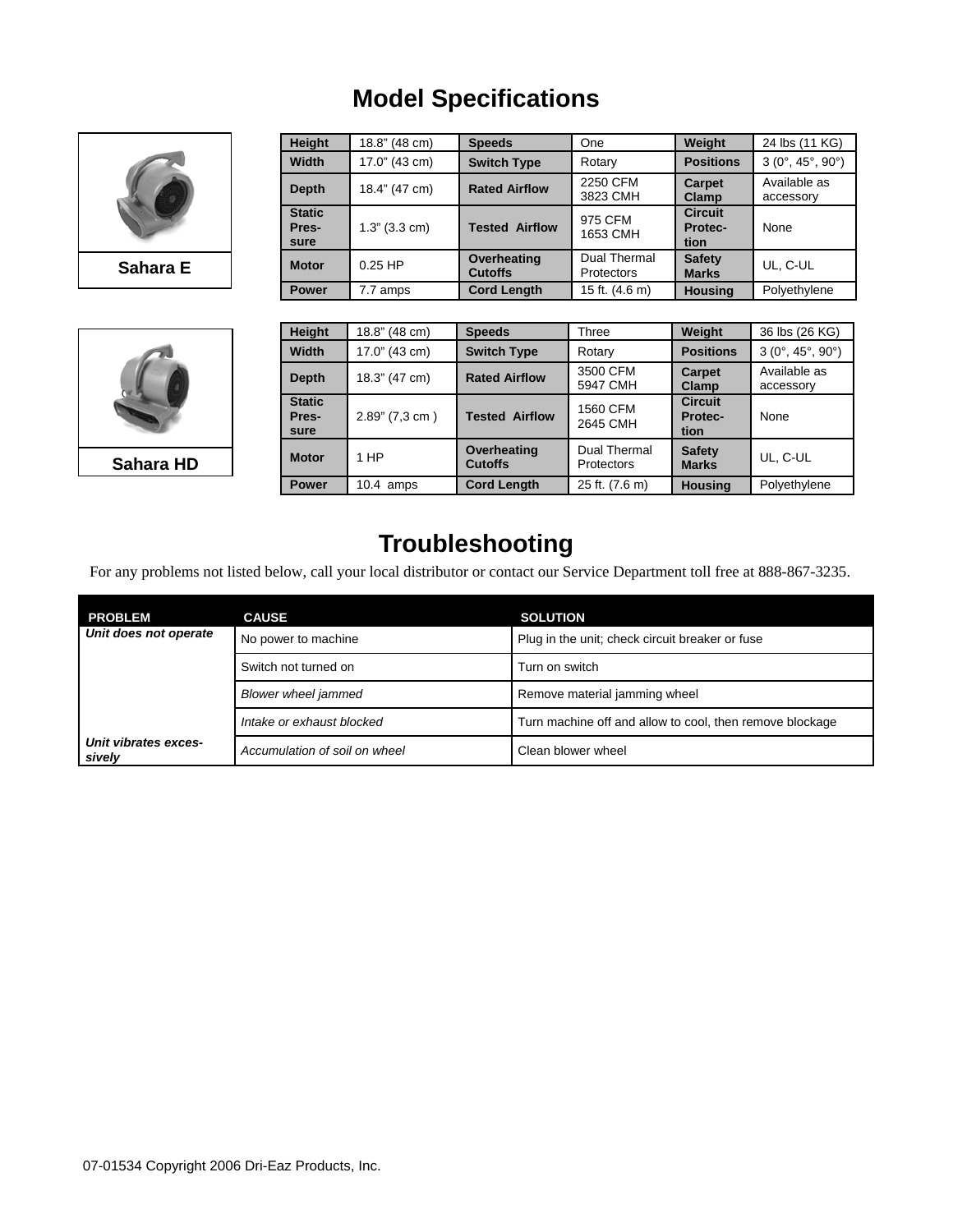

**DRI-EAZ PRODUCTS, INC.** 15180 Josh Wilson Road, Burlington, WA USA 98233 Fax: (360) 757-7950 Phone US: (360) 757-7776 www.dri-eaz.com

## **Manual del propietario – Turbosecadoras Dri-Eazâ**

**Modelos de 115 voltios: Sahara E, Sahara HD**

## LEA Y GUARDE ESTAS INSTRUCCIONES



#### **PELIGRO DE DESCARGA ELÉCTRICA**

**Esta unidad debe estar conectada eléctricamente a tierra** 

El cable de poder está equipado con un enchufe de terminal triple para conexión a tierra. **Utilice sólo con un receptáculo de adaptación.**

No corte el terminal de conexión a tierra.

No utilice un adaptador.

No utilice con un cordón de alimentación dañado

No utilice con un cable de extensión.

**Lea y comprenda el manual antes de operar.**



adaptado<sub>r</sub>

Utilice una conexión de 115 voltios de terminal triple con.

un adaptador.

No lo use con

**NOTA:** La humedad aumentará con el uso de las Turbosecadoras debido a que ellas elevan hacia el aire la humedad de los materiales mojados. Para informarse sobre el manejo de la humedad durante el secado, comuníquese con su distribuidor local o llame al Departamento de Educación de Dri-Eaz al 800-575-5152.

07-01534 Copyright 2006 Dri-Eaz Products, Inc.

### **Uso y operación**

Las turbosecadoras Dri-Eaz Ò son aspiradores de aire de alto rendimiento que provocan la evaporación de la humedad de los materiales a fin de acelerar el proceso de secado. Son durables y fáciles de operar, utilizando un equilibrio efectivo de presión estática y flujo de aire.

#### **SECADO DE SUPERFICIES Y MATERIALES**

#### **Colocación de las turbosecadoras**

Al secar el interior de un edificio, utilice al menos una turbosecadora por cada habitación dañada por el agua, o una por cada 60 m<sup>2</sup>. Intente hacer fluir el aire a todas las superficies mojadas. Abra las puertas interiores para mejorar la circulación de aire y sujételas para impedir que se cierren.



No traslade o mueva una turbosecadora mientras se encuentre funcionando. Cuando la unidad está en movimiento, el poderoso flujo de aire es difícil de controlar y puede producir movimiento rápido e impredecible.

No permita que los niños jueguen con la turbosecadora o alrededor de ella. Si levantan la unidad o la sacan de balance, el poderoso flujo de aire puede causar que la turbosecadora se mueva rápidamente, arriesgándose a recibir lesiones.

#### **OPERACION DE SU TURBOSECADORA**

- Sitúe el cable eléctrico y conéctelo a una toma de corriente estándar de terminal triple.
- Establezca el interruptor cercano a la manilla en la velocidad deseada. **(**Nota: El modelo Shara E tiene una sola velocidad).

#### **OTROS USOS PARA LAS TURBOSECADORASÂ Enfríe y ventile**

Sitúe el aspirador de aire sobre una superficie plana y dirija el aire desde las áreas más frías (incluyendo el exterior) hacia una habitación caliente.



#### **ALMACENAMIENTO DE TURBODRYERSâ**

#### **Apilable**

Se pueden apilar (hasta 3) unidades para su almacenamiento. El apilamiento no es seguro para su transporte.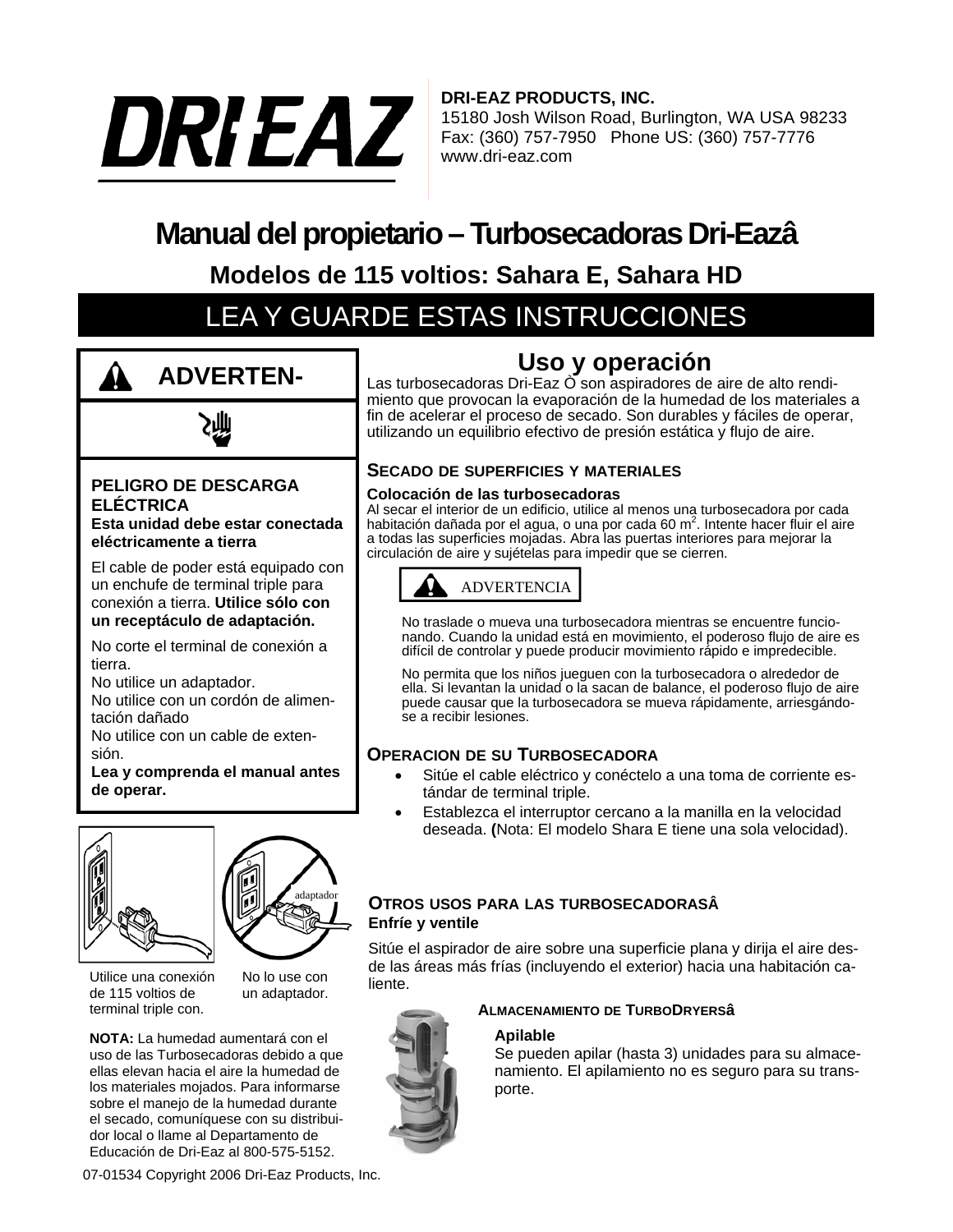## LEA Y GUARDE ESTAS INSTRUCCIONES



### **ADVERTENCIA**

#### **PELIGRO DE DESCARGA ELÉC-TRICA**

**Mantenga secos el motor y las partes eléctricas.** 

No operar en agua estancada. No la exponga a la lluvia o a la nieve.

No moje el motor, el exterior o los cables.

No limpie con objetos húmedos, es decir, arandelas, jabón y agua, etc.

Si se moja el motor o las partes eléctricas, permita que se sequen completamente antes de utilizarlas.



Siempre desconecte la turbosecadora de la fuente de poder antes de realizar cualquier mantenimiento o limpieza.

### **MANTENIMIENTO PREVENTIVO**

El mantenimiento de rutina puede aumentar en forma significativa la vida de su turbosecadora. Esto promueve además la operación eficiente. Las aplicaciones y la cantidad de uso que le den los dueños puede variar, de modo que las recomendaciones mencionadas a continuación son para un uso promedio a alto en los daños provocados por agua. La operación constante o el uso en otros ambientes puede requerir de un mantenimiento adicional. Comuníquese con Dri-Eaz para mayor información.

NOTA: No ponga aceite en los rodamientos del motor; están permanentemente aceitados.

#### **ANTES DE CADA USO:**

- Examine el cable de alimentación por si ha se ha cortado, gastado o dañado; no lo utilice si está dañado.
- Remueva la pelusa o las obstrucciones de las rejillas utilizando un aspirador o aire comprimido.
- Examine los componentes exteriores (interruptor, perilla, etc.) en busca de daños.

#### **TRIMESTRALMENTE (O SEGÚN SEA NECESARIO):**

- Limpie el exterior con un limpiador doméstico en spray para todo uso. Rocíe el paño, luego aplique a la superficie.
- Renueve el brillo del plástico, utilice un limpiador vinílico.

Retire las rejillas del venturi y del soplador, luego limpie los componentes internos con aire comprimido.

#### **ANUALMENTE:**

Examinar los componentes y los cables internos en busca de decoloración, conexiones sueltas o desgastes.

#### **ABOUT MICROBAN® ANTIMICROBIAL PROTECTION:**

MICROBAN® antimicrobial protection is built into products during the manufacturing process, giving you antimicrobial protection that lasts for the life of the product. MICROBAN antimicrobial protection inhibits the growth of bacteria, mold and mildew that can cause stains, odors and product deterioration. The continuous antimicrobial cleaning action makes products easier to cleanse and keeps dirt and other buildup away between cleanings. Normal cleaning practices should still be followed as described above.

#### **APLICACIÓN DE SU ETIQUETA AUTOADHESIVA:**

- Ubique la zona plana en la parte delantera de la carcasa.
- Limpie la zona con cualquier limpiador doméstico.
- Una vez seco, aplique una etiqueta de alta duración utilizando un adhesivo de alta duración.



**ADVERTENCIA**



#### **RIESGO DE INCENDIO**

**Mantener las entradas de aire libres de obstrucciones:** El flujo de aire reducido puede provocar que el motor se sobrecaliente.

Limpie toda pelusa o cualquier otro material de los filtros antes de cada uso.

No opere cerca de materiales de pañería u otros que pudieran bloquear las entradas de aire.

Limpie el polvo y la suciedad del motorutilizando un aspirador o aire comprimido.

No utilice o almacene donde existan vapores inflamables tales como gasolina, solventes o diluyentes.

No utilice cerca de fuegos descubiertos o de fuentes de calor.

**Lea y comprenda el manual antes de operar**.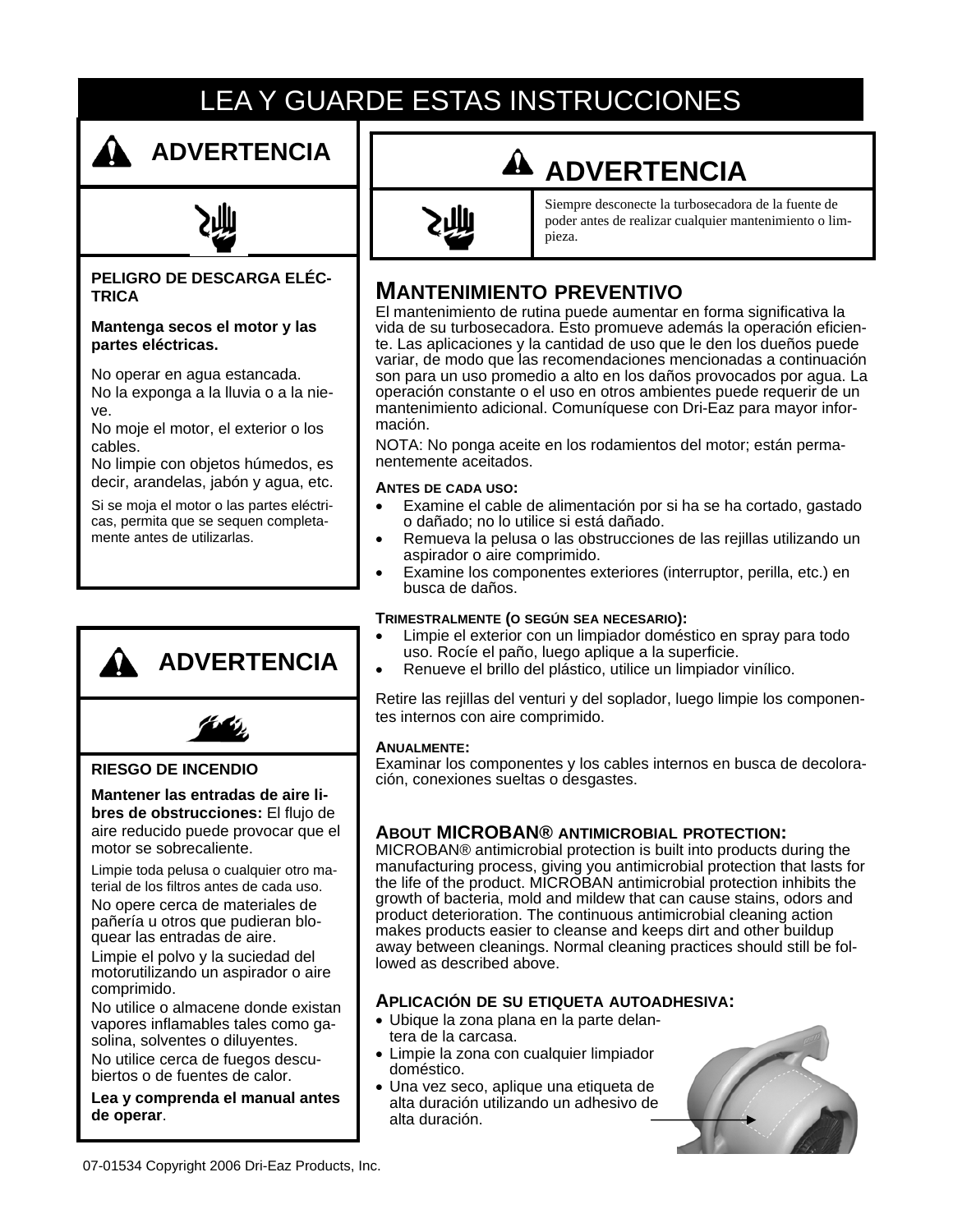

**Instrucciones de seguridad importantes:** Desconecte siempre la turbosecadora de la fuente de poder antes de realizar cualquier mantenimiento o limpieza.

#### **PARA LIMPIAR EL INTERIOR (SEGÚN SEA NECESARIO):**

#### **Para retirar la rejilla y la rueda del soplador:**

- 1. Use un destornillador Phillips Nº 2 para sacar los 2 tornillos.
- 2. Retire la rejilla de entrada.
- 3. Suelte la tuerca del eje de la rueda del soplador (llave de encastre de 3/8"). Observe el tope trasero para garantizar la alineación cuando reemplace la rueda. 4. Retire la rueda del soplador de la unidad. **1**
- 







#### **Para retirar el panel de control y el motor:**

Coloque la unidad de costado, de manera que los controles estén hacia arriba.

- 5. Desatornille los 2 tornillos que fijan el protector del cable (desatornillador Phillips Nº 2)
- 6. Retire el protector del cable.
- 7. Retire los 4 pernos de montaje del motor con la llave para tuercas de 3/8".
- 8. Retire el conjunto del motor de la carcasa.









#### **Para volver a montar la unidad:**

Siga los pasos anteriores en orden inverso (comenzando con el paso Nº 9).

**Nota:** Antes de apretar la tuerca del eje de la rueda, compruebe que el perno esté alineado con la parte plana del eje (consulte la fotografía A).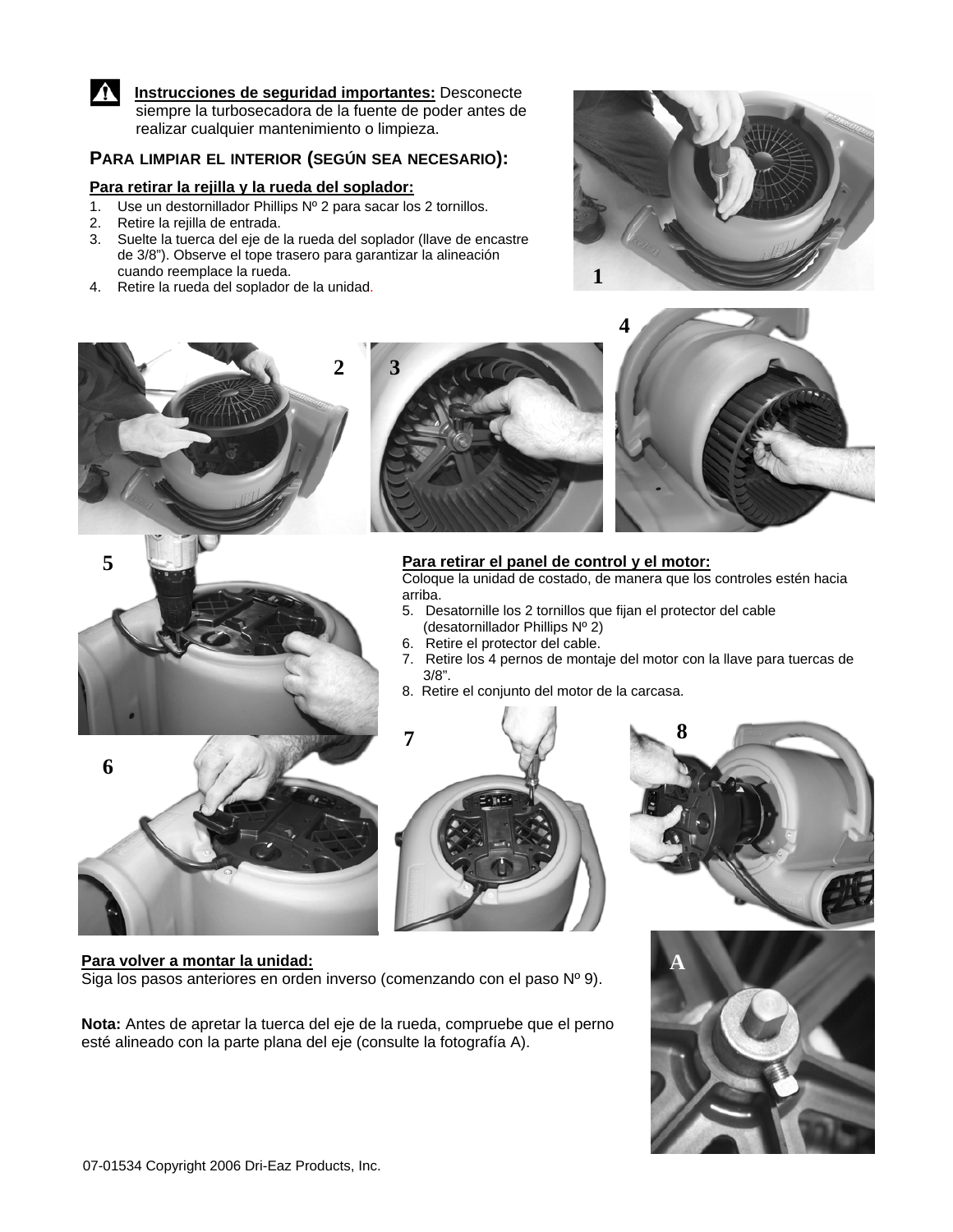### **Especificaciones de los modelos**



|          |  | Alto                | 48 cm (18.8")     | <b>Velocidades</b>                     | Uno                                        | Peso                              | 11 KG (24 lb)                          |
|----------|--|---------------------|-------------------|----------------------------------------|--------------------------------------------|-----------------------------------|----------------------------------------|
|          |  | Ancho               | 43 cm (17")       | Tipo de inter-<br>ruptor               | Rotativo                                   | <b>Posiciones</b>                 | $3(0^{\circ}, 45^{\circ}, 90^{\circ})$ |
|          |  | Profundi-<br>dad    | 47 cm (18.4")     | Flujo de aire<br>nominal               | 2250 CFM<br>3823 CMH                       | Sujeción<br>alfombra              | Disponible como<br>accesorio           |
|          |  | Presión<br>estática | $3,3$ cm $(1.3")$ | Flujo de aire<br>comprobado            | 975 CFM<br>1653 CMH                        | <b>Protección</b><br>de circuítos | <b>No</b>                              |
|          |  | <b>Motor</b>        | $0.25$ HP         | Apagado por<br>sobrecalenta-<br>miento | <b>Protectores</b><br>termales dua-<br>les | Marcas de<br>seguridad            | UL, C-UL                               |
| Sahara E |  | Alimenta-<br>ción   | 7.7 amp           | Largo del cable                        | $4,6$ m $(15$ ft)                          | Carcasa                           | Polietileno                            |



**Sahara HD**

| Alto                | 48 cm (18.8")  | <b>Velocidades</b>                     | Tres                                       | Peso                       | 16 KG (36 lb)                          |
|---------------------|----------------|----------------------------------------|--------------------------------------------|----------------------------|----------------------------------------|
| Ancho               | 43 cm (17")    | Tipo de inter-<br>ruptor               | Rotativo                                   | <b>Posiciones</b>          | $3(0^{\circ}, 45^{\circ}, 90^{\circ})$ |
| Profundi-<br>dad    | 47 cm (18.4")  | Flujo de aire<br>nominal               | 3500 CFM<br>5947 CMH                       | Sujeción<br>alfombra       | Disponible como<br>accesorio           |
| Presión<br>estática | 7,3 cm (2.89") | Flujo de aire<br>comprobado            | 1560 CFM<br>2645 CMH                       | Protección<br>de circuítos | No                                     |
| <b>Motor</b>        | $0.33$ HP      | Apagado por<br>sobrecalenta-<br>miento | <b>Protectores</b><br>termales dua-<br>les | Marcas de<br>seguridad     | UL, C-UL                               |
| Alimenta-<br>ción   | $10.4$ amp     | Largo del cable                        | 7,6 m (25 ft)                              | Carcasa                    | Polietileno                            |

### **Solución de problemas**

Para cualquier problema que no aparezca en la lista, llame a su distribuidor local o comuníquese con el Departamento de Servicio Técnico sin costo al 888-867-3235.

| <b>PROBLEMA</b>                    | <b>CAUSA</b>                      | <b>SOLUCIÓN</b>                                                            |
|------------------------------------|-----------------------------------|----------------------------------------------------------------------------|
| La unidad no funciona              | La máquina no tiene corriente     | Brancher l'appareil, vérifier le disjoncteur ou le fusible                 |
|                                    | El interruptor no está encendido  | Mettre l'interrupteur en position de marche                                |
|                                    | Rueda del ventilador bloqueada    | Enlever ce qui bloque la roue                                              |
|                                    | Entrada o salida bloqueada        | Eteindre l'appareil, laisser le refroidir, puis enlever ce qui blo-<br>que |
| La unidad vibra excesi-<br>vamente | Acumulación de tierra en la rueda | Nettoyer la roue de ventilation                                            |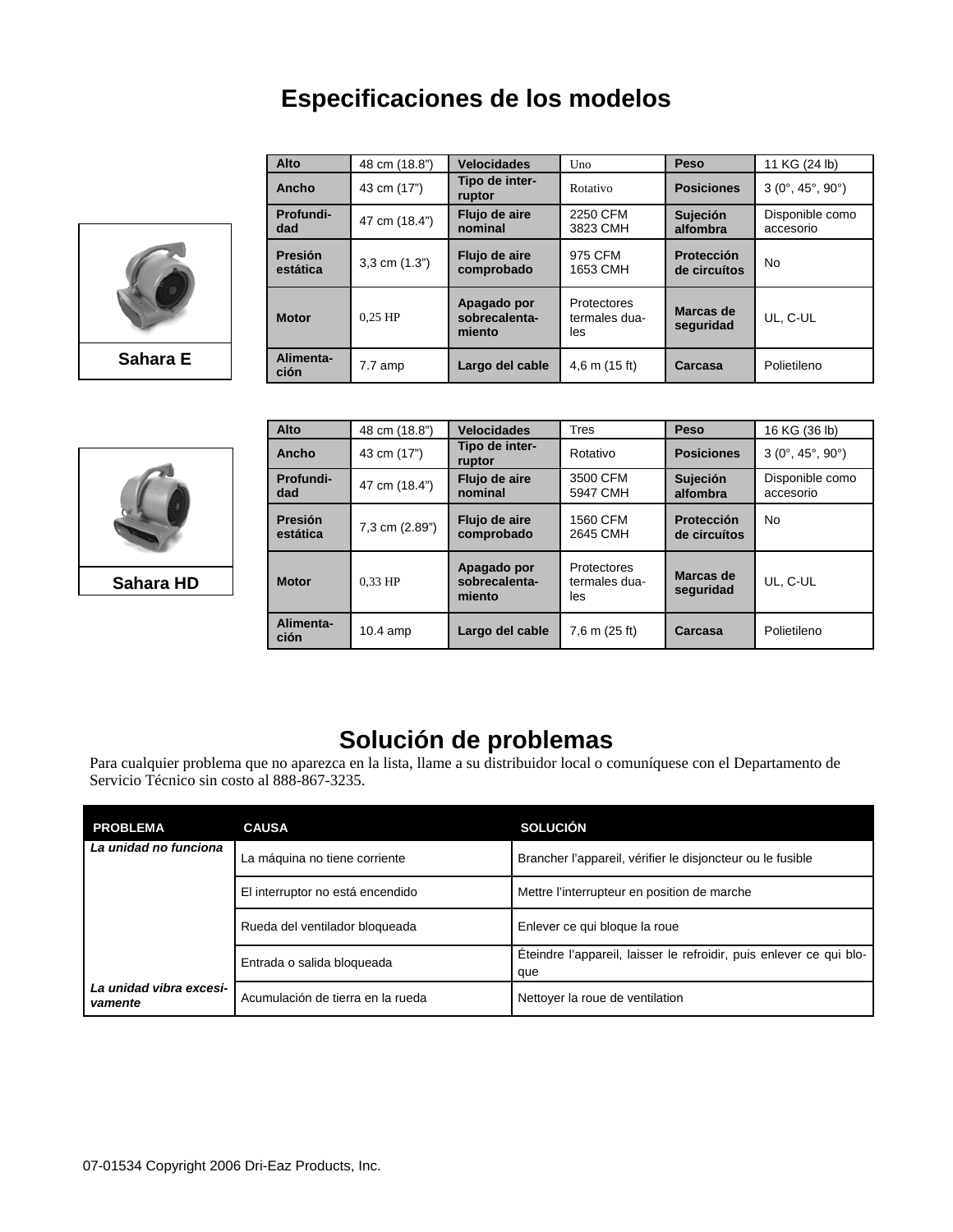

**DRI-EAZ PRODUCTS, INC.** 15180 Josh Wilson Road, Burlington, WA USA 98233 Fax: (360) 757-7950 Phone US: (360) 757-7776 www.dri-eaz.com

## **Manuel de l'utilisateur - TurboDryersâ de Dri-Eaz®**

115-V Model: Sahara E and HD

## LIRE ET CONSERVER CES INSTRUCTIONS



**AVERTISSEMENT**



### **DANGER D'ÉLECTROCUTION**

#### **L'appareil doit être mis à terre.**

Le fil électrique est munis d'une fiche à trois broches avec contact de terre. **N'utiliser qu'avec une prise de courant compatible.**

Ne pas couper la broche de contact de terre.

Ne pas utiliser d'adaptateur.

Ne pas utiliser si le fil électrique est endommagé.

Ne pas utiliser de rallonge.

**Lire les instructions avant utilisation et s'assurer de bien les com-**



Employer une prise à terre tripolaire de 115 V. Ne pas utiliser d'adaptateur.

**NOTE :** Le niveau d'humidité augmente lorsqu'on utilise un TurboDryer parce qu'il transfère à l'air l'humidité des matériaux mouillés. Pour des informations sur la façon de gérer l'humidité pendant le processus de séchage, communiquer avec votre distributeur local ou téléphoner au Département de l'éducation de Dri-Eaz au 800-932-3030.

### **Utilisation et fonctionnement**

Les TurboDryers® de Dri-Eaz sont des appareils de ventilation qui favorisent l'évaporation de l'humidité des matériaux pour accélérer le processus de séchage. Ils sont durables, d'utilisation facile et utilisent un équilibre efficace de débit d'air et de pression statique.

#### **SURFACES ET MATÉRIAUX DE SÉCHAGE**

#### **Installation des TurboDryers**

Pour l'assèchement de l'intérieur d'un édifice, utiliser au moins un TurboDryer par pièce où il y a des dégâts d'eau, ou un par 200 pieds carré. Diriger l'air sur toutes les surfaces mouillées. Ouvrir les portes intérieures pour faciliter la circulation de l'air ; caler les portes pour les empêcher de se refermer.



Ne pas déplacer un TurboDryer en

cours de fonctionnement. Quand l'appareil est en déplacement, le débit d'air puissant est difficile à contrôler et peut causer des mouvements rapides et imprévisibles.

Ne pas permettre aux enfants de jouer près des TurboDryers. S'ils soulèvent l'appareil ou le mettent en déséquilibre, le débit d'air puissant risque de faire bouger brusquement l'appareil et causer des blessures.

#### **OPERATING YOUR TURBODRYER FONCTIONNEMENT DE VOTRE TURBODRYER**

- Trouver le fil électrique et brancher l'appareil dans une prise à trois trous.
- Régler l'interrupteur à la vitesse choisie en fonction du débit d'ampère tel qu'indiqué près de l'interrupteur sur le panneau de commande (Note**:** le Sahara E n'a qu'une vitesse).

#### **AUTRES USAGES DES TURBODRYERS**

#### **Refroidir et aérer**

Placer l'appareil de ventilation sur une surface plane, et diriger l'air d'un endroit frais (y compris l'extérieur) vers une pièce où il fait chaud.

#### **RANGEMENT DES TURBODRYERS**R



#### **EMPILABLES**

On peut en empiler jusqu'à 3 sur le côté. Il est dangereux de les empiler pour le transport.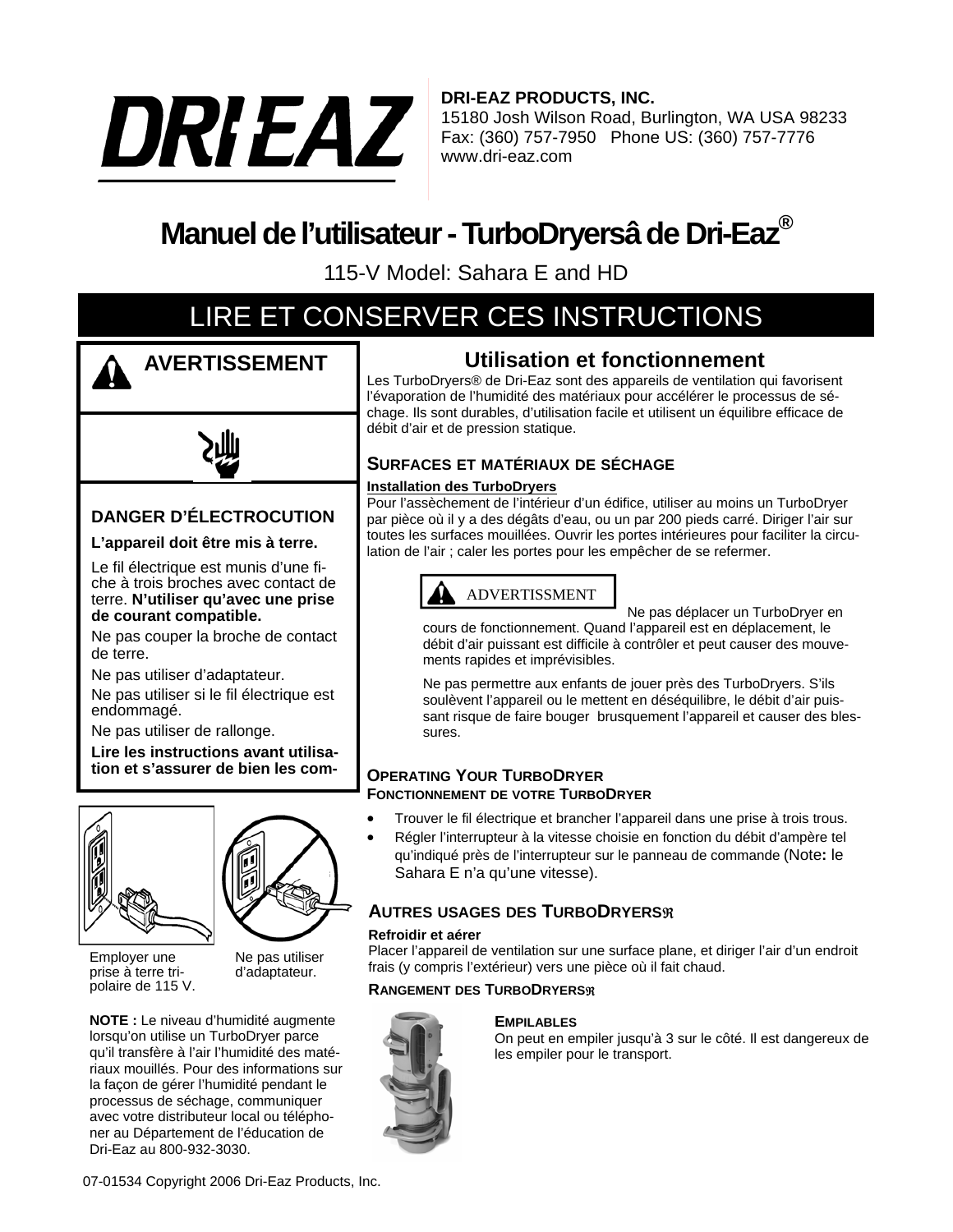## LIRE ET CONSERVER CES INSTRUCTIONS

## **AVERTISSEMENT**



#### **DANGER D'ÉLECTROCUTION**

#### **L'appareil doit être mis à terre.**

Le fil électrique est munis d'une fiche à trois broches avec contact de terre. N'utiliser qu'avec une prise de courant compatible.

Ne pas couper la broche de contact de terre.

Ne pas utiliser d'adaptateur.

Ne pas utiliser si le fil électrique est endommagé.

Ne pas utiliser de rallonge.

**Lire les instructions avant utilisation et s'assurer de bien les comprendre.**





#### **DANGER D'INCENDIE**

**Tenir propres les entrées d'air.** La réduction du débit d'air peut provoquer la surchauffe du moteur.

Enlever la charpie ou autres poussières du filtre avant chaque utilisation.

Ne pas utiliser près de tentures ou autres tissus qui pourraient bloquer les entrées d'air.

Nettoyer la poussière et la saleté du moteur avec un aspirateur ou de l'air surpressé.

Ne pas utiliser l'appareil ou le ranger dans un endroit où il y a des vapeurs inflammables comme l'essence, les solvants ou les diluants.

**Ne pas utiliser près des flammes nues ou des sources de chaleur.** 



## **WARNING**

Toujours déconnecter le TurboDryer avant de procéder à l'entretien ou au nettoyage.

### **Entretien préventif**

L'entretien régulier prolonge considérablement la vie de votre TurboDryer. Cela favorise aussi un fonctionnement efficace. L'application et le volume d'utilisation des appareils varient selon les propriétaire. Les recommandations suivantes s'applique à un volume moyen à élevé d'utilisation pour les dégâts d'eau. Une utilisation constante ou dans d'autres situations peuvent exiger plus d'entretien. Communiquer avec Dri-eaz pour plus d'information.

NOTE : Ne pas huiler les paliers du moteur : ils sont huilés de façon permanente.

#### **AVANT CHAQUE UTILISATION :**

- Vérifier si le fil électrique est coupé, effiloché ou endommagé. Ne pas utiliser s'il est endommagé.
- Enlever la charpie ou les obstructions des grilles à l'aide d'un aspirateur ou d'air surpressé.
- Vérifier si les composants extérieurs (interrupteur, poignée, etc.) sont endommagés.

#### **QUATRE FOIS PAR AN (OU AU BESOIN) :**

- Nettoyer l'extérieur avec un nettoyant aérosol tout usage. Vaporiser un torchon et appliquer sur la surface de l'appareil.
- Pour faire briller le plastique, employer un nettoyant pour le vinyle.

Enlever la grille filtre venturi et le ventilateur, puis souffler les composants intérieurs avec de l'air surpressé.

#### **UNE FOIS PAR AN :**

• Vérifier si les composants et le filage intérieur sont décolorés, effilochés ou si les connexions sont lâches.

#### **AU SUJET DE MICROBAN®:**

**L'AGENT ANTIMICROBIEN MICROBAN**® **EST INSTALLÉE DANS LES PRO-DUITS AU COURS DU PROCESSUS DE MANUFACTURE, VOUS PROCURANT AINSI UNE PROTECTION ANTIMICROBIENNE POUR TOUTE LA VIE DE VOTRE APPAREIL.** MICROBAN. L'agent antimicrobien MICROBAN empêche le développement de microbes et de moisissure qui peuvent causer des odeurs, des tâches et la détérioration du produit. L'action continue de l'agent antimicrobien facilite le nettoyage des produits et empêche l'accumulation de la saleté et autres particules entre les nettoyages. Il faut, cependant, suivre les recommandations ci-dessus sur le nettoyage. above.

#### **APPLICATION DE VOTRE ÉTIQUETTE PARTICULIÈRE:**

- Trouver l'endroit lisse à l'avant du carter rotomoulé.
- Nettoyer l'endroit avec un produit de nettoyage ordinaire.
- Laisser sécher. Appliquer une étiquette permanente avec une colle résistante.

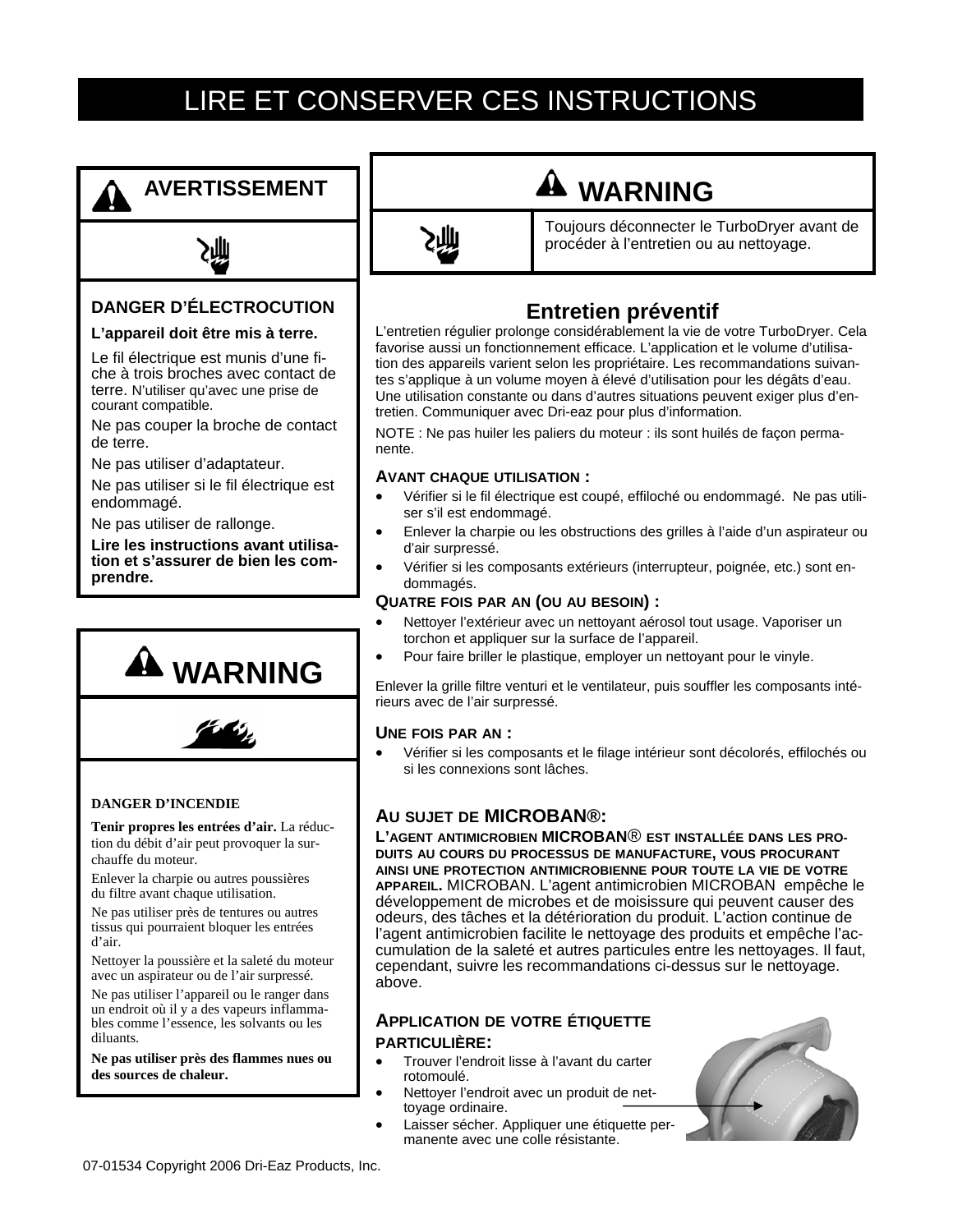

Instructions importantes sur la sécurité: Toujours déconnecter le TurboDryer avant de procéder à l'entretien ou au nettoyage.

#### **POUR NETTOYER L'INTÉRIEUR (AU BESOIN):**

#### **Façon d'enlever la grille et le ventilateur :**

- 1. Enlever 2 vis à l'aide d'un tournevis Phillips no 2.
- 2. Enlever l'ouïe d'aspiration.
- 3. Desserrer l'écrou de l'arbre de roue de ventilation (clé à douille de 3/8"). Au moment de replacer la roue, faire attention à l'antirecul afin d'assurer qu'elle soit bien alignée.
- 4. Retirer la roue de ventilation de l'appareil.







### **Façon d'enlever le tableau de commande et le moteur :** Mettre l'appareil sur le côté afin que les commandes soient sur le

- 5. Enlever les 2 vis qui retiennent le protège corde (tournevis Phil-
- 6. Enlever le protège corde.
- 7. Enlever les 4 boulons du support moteur avec une clé de 3/8".
- 8. Retirer l'ensemble moteur du carter.









#### **Façon de réassembler l'appareil:**

Suivre les étapes ci-dessous à l'envers (commencer par le no 9).

**Note:** Avant de resserrer l'écrou de l'arbre de roue, s'assurer que le boulon est bien aligné à la partie plate de l'arbre de roue (voir la photo A).